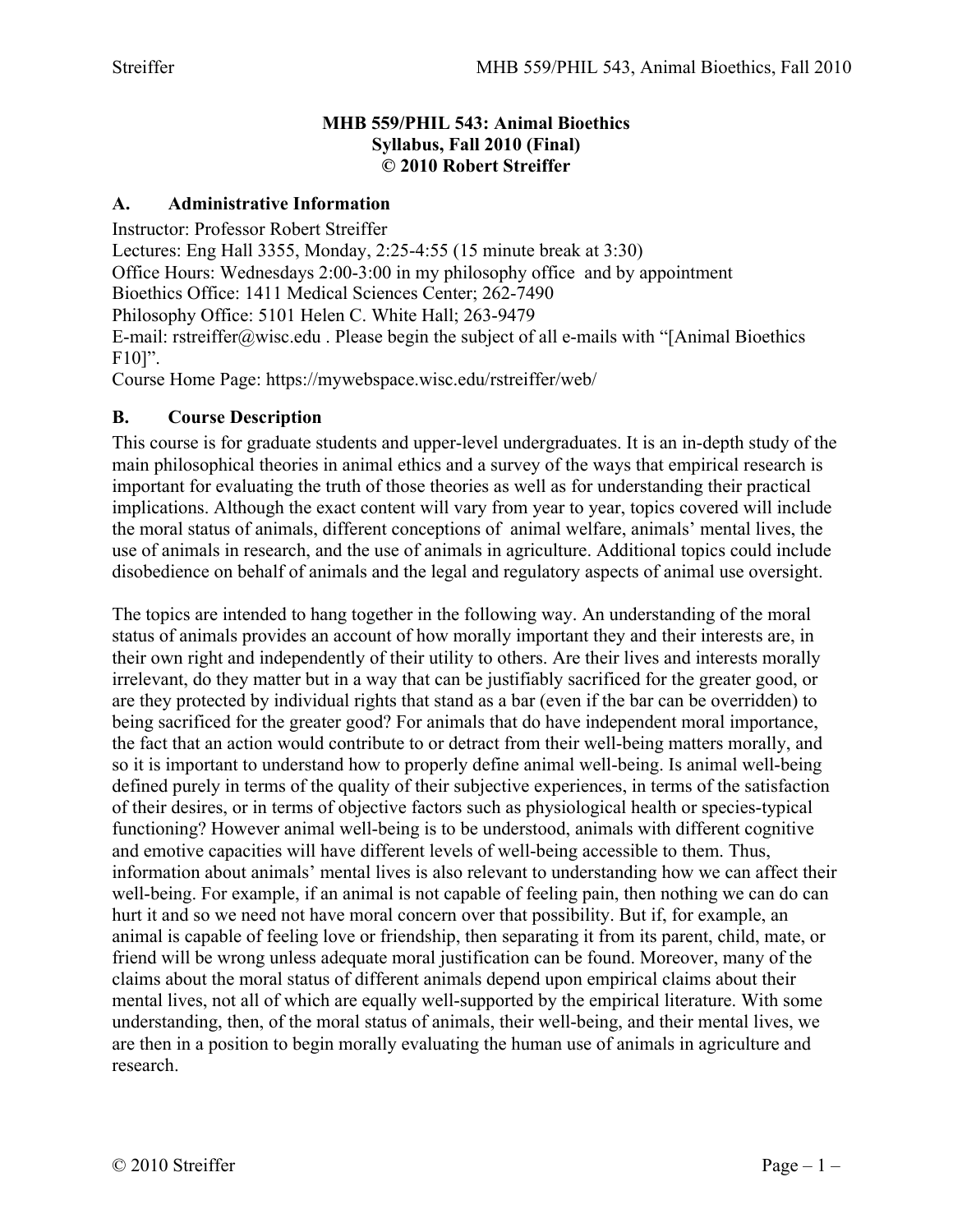# **C. Materials:**

- Reading packet which will be available for purchase at Bob's Copy Shop on University between Randall Ave. and Lorch St. (1401 University Ave., 251-2936). I will send out an e-mail to the class when it is ready.
- Handouts and news articles distributed in class
- Because the debate is very polarized, you should be careful about relying on the web for information about animal use.

# **D. Objectives**

There are three overall goals of the course:

- 1. To improve your familiarity with the facts, concepts, theories, and arguments from the relevant scientific, legal, and ethical literature, esp. with regard to theories of the moral status of nonhuman animals, conceptions of animal welfare, and the mental lives of animals.
- 2. To improve your ability to think through for yourself the ethical issues raised by our use of animals in agriculture and research.
- 3. To improve your ability to discuss with others the ethical issues raised by our use of animals in agriculture and research.

# **E. Grading Plan:**

I use the following numerical equivalents when calculating your final grades: A=4, AB=3.5,  $B=3$ ,  $BC=2.5$ ,  $C=2$ ,  $D=1$ ,  $F=0$ .

# **F. Requirements:**

- (1) Before the class for which they are assigned, read all of the assignments, read them carefully, and read them critically. Come to class ready to discuss the material. The contribution that each person makes to the discussion is important and participation is 10% of your grade.
- (2) Attend all the classes. I will be taking attendance, both to grade attendance and to help me learn your names. Attendance will count as 5% of your final grade. You are entitled to one free unexcused absence. Any excused absences for reasons other than an emergency must be cleared in advance of the class missed. For all excused absences, you must send me an e-mail stating the date and the reason so that I will have a record of it when it comes time to calculate your final grade. Any unexcused absence above your free one will affect your attendance grade as follows:

| 1 absence  |                |
|------------|----------------|
| 2 absences |                |
| 3 absences |                |
| 4 absences |                |
| 5 absences | Fail the class |

- (3) Participate in class discussions. Class participation will count for 10% of your grade.
- (4) Several short, in-class, unannounced quizzes, cumulatively worth 20% of your grade. These will be on the readings assigned for that day, and possibly include short-answer,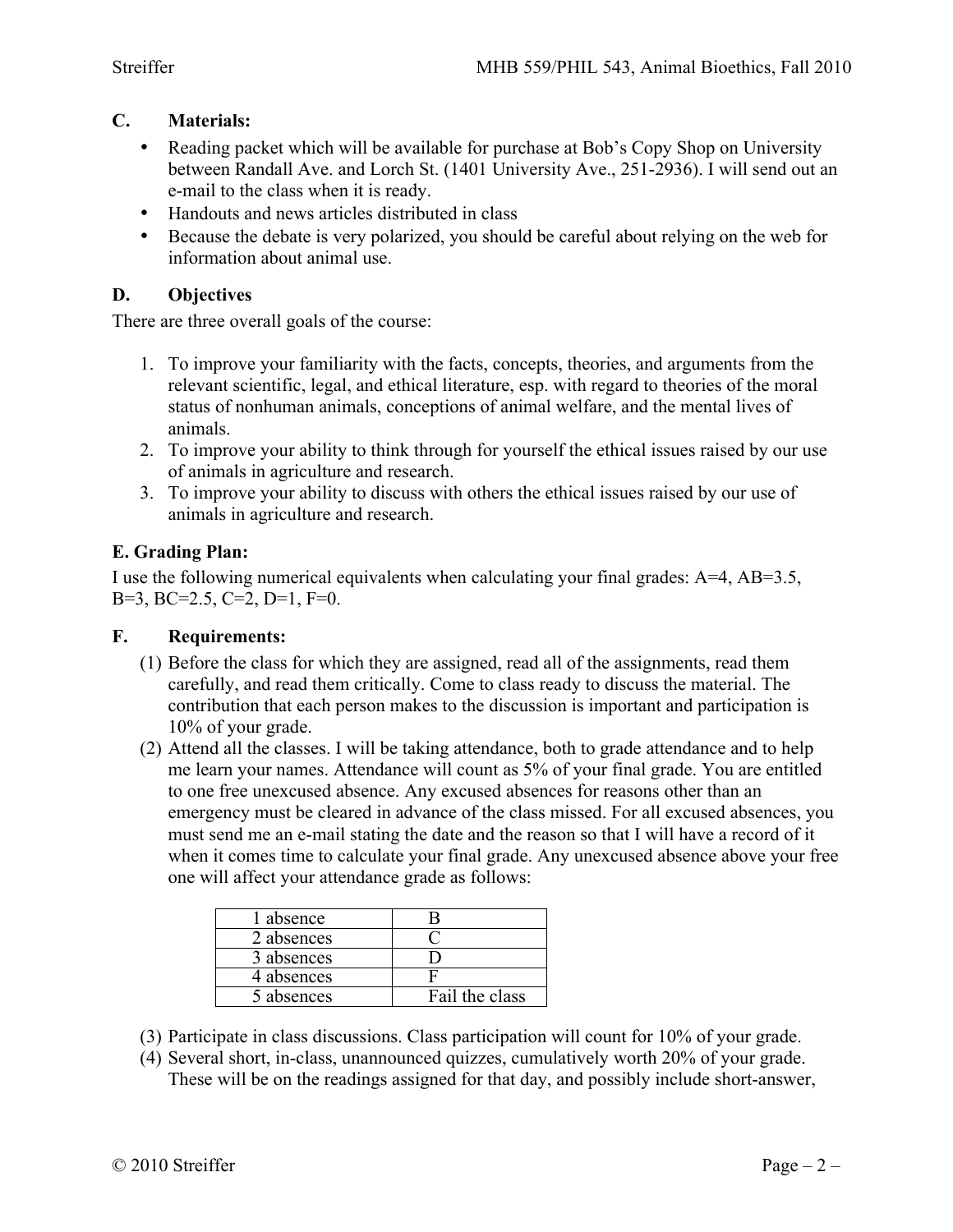multiple choice, and true/false questions. The grade for the quizzes will be determined by the following formula: (total # of questions answered correctly/total # of questions)\*4.

- (5) Undergraduate papers: two 6-8 page papers, per the schedule below. The first is worth 30% of your grade, the second is worth 35%.
- (6) Graduate student papers: a choice between two 8-10 page papers or one 16 page paper in two drafts. By "draft" I mean a draft of a complete paper, not a partial paper. For the two papers or the term paper, you may choose your own topic so long as you discuss it with me beforehand.

# **Attendance (5%)+ Participation (10%) + Paper 1 (30%) + Paper 2 (35%) + Quizzes (20%)**

| .                        |          |                                   |       |  |
|--------------------------|----------|-----------------------------------|-------|--|
| <b>Assigned</b>          | Due      | <b>Paper Length</b>               | Grade |  |
| $\vert$ Oct. 4           | Oct. 18  | $1800 - 2400$ words $(6-8$ pages) | 30%   |  |
| $2 \mid \text{Nov. } 15$ | Dec. $6$ | $1800-2400$ words $(6-8$ pages)   | 135%  |  |

### **G. Undergraduate Paper Dates:**

### **H. Graduate Student Paper Dates:**

| <b>Assigned</b>   | Due      | <b>Paper Length</b>                                                                             | Grade       |
|-------------------|----------|-------------------------------------------------------------------------------------------------|-------------|
| Oct 4             | Oct. 18  | First draft 2,400-3,000 words $(8-10 \text{ pages})$ ;<br>or $2,400-3,000$ words $(8-10$ pages) | $NA/30\%$   |
| $\sqrt{Nov}$ , 15 | Dec. $6$ | Final draft $4,675-4,925$ words (16 pages);<br>or $2,400-3,000$ words $(8-10$ pages)            | $65\%/35\%$ |

- Late Paper Policy: You must hand in all the papers in order to pass this course. You may not elect to opt out of a paper and receive an F on it. Papers are due at the beginning of class on the due date. Papers handed in during class but after the beginning of class will be bumped to the next letter grade or half-letter grade down (e.g., from an A to an AB, from a C to a D.) After that, the penalty is one full letter grade per 24 hours. Any nonemergency extensions must be requested prior to the due date, and will be granted only in rare circumstances. Although you are encouraged to discuss your papers with friends and classmates, no group work is allowed.
- Incompletes: I think incompletes are almost invariably a bad idea both for the student and the professor, and they will only be granted in rare cases of truly extenuating circumstances.

# **I. Additional Class Policies**

Plagiarism and other kinds of academic misconduct: You must cite all of the sources you use for your papers, except that you need not cite my lectures or my handouts. Instead, cite to the original source, if there is one. The UW Writing Center also has helpful guidelines for appropriate quotation and citation at http://students.wisc.edu/saja/pdf/Plagiarism.pdf. Ignorance of what counts as plagiarism is not an acceptable defense. Please note that the imposition of any penalty for any kind of academic misconduct (e.g., plagiarism, trying to get credit for a class you didn't attend, etc.) can result in a permanent note that goes into your academic file, and that UW can disclose the fact that you were penalized for academic misconduct to interested parties who request that information. I will fail any papers not in compliance with the UW rules governing academic misconduct, which you can find at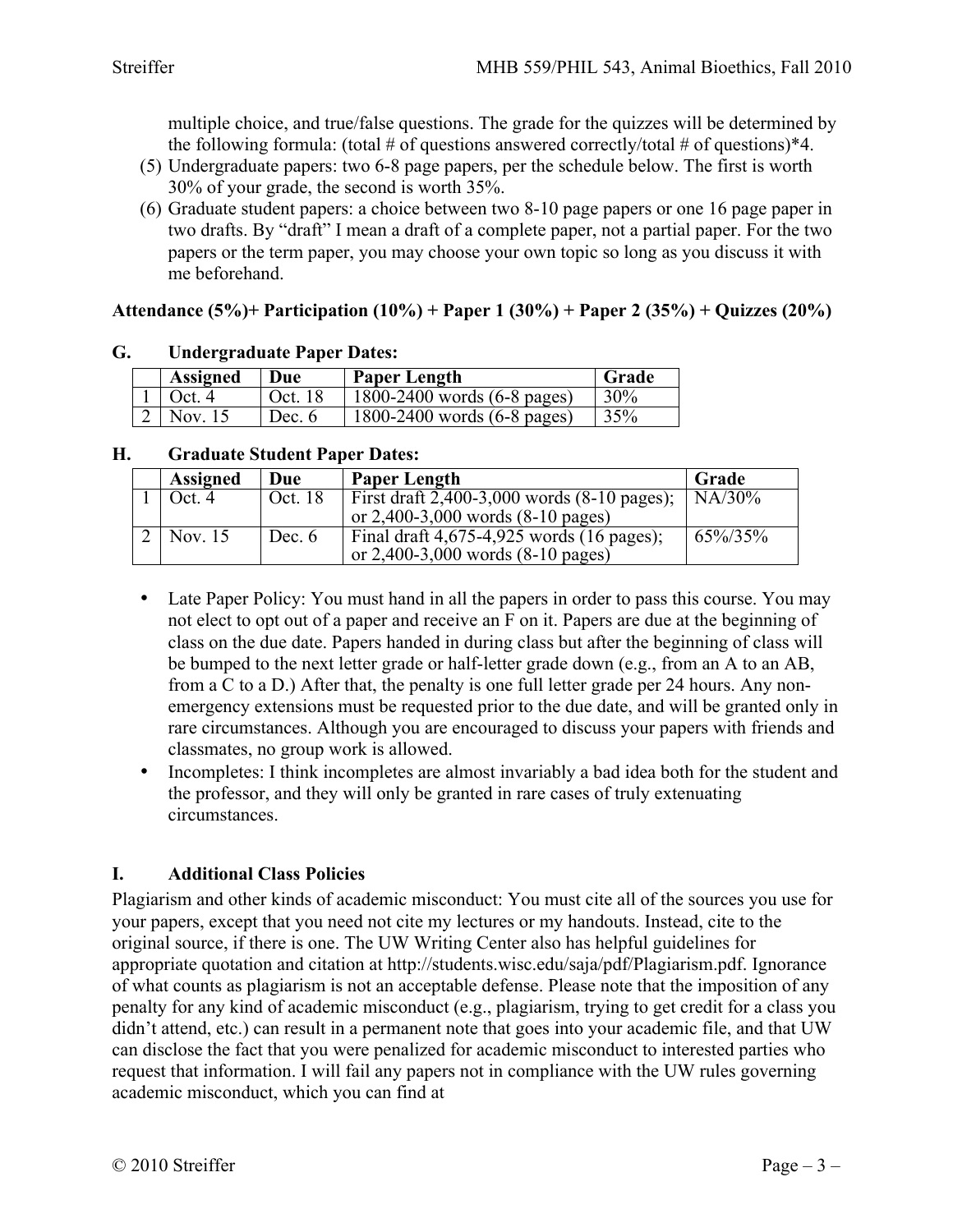http://students.wisc.edu/saja/misconduct/UWS14.html. Other penalties may also be used, if appropriate.

Feedback on final papers: Because many students do not bother to pick up their final papers after the class is over, I do not automatically provide comments on them except for papers by graduate students. If you are an undergraduate and are interested in comments, I am more than happy to meet with you to discuss your paper.

Exceptions to the rules: I will not grant anyone an exception to the rules outlined in this syllabus unless that exception is granted to everyone. This means, for example, that since I can't commit to allowing everyone the option of rewriting their paper, I can't allow anyone the option of rewriting their paper.

Classroom Etiquette: You are expected to behave in ways that are appropriate and respectful to the professor and the other students. This includes, but is not limited to

- 1. The topics in this class are some of the most controversial that are dealt with in any class on campus. While we want to strive for a critical approach to our own views and the views of others, we want to make sure that we are polite and respectful at all times.
- 2. Any particular views or stories that are discussed in class need to stay in class, as people in class may work within the animal use community and want to either express their view or try on a view for size without getting hassled by their peers. However, please keep in mind that I am not in a position to guarantee that this rule will be followed.
- 3. Arriving on time. Students who walk into the classroom late create a distraction.
- 4. Refraining from private conservations with classmates during lecture or discussion.
- 5. Being patient and courteous to other students when they ask a question or make a comment.
- 6. Expressing disagreement with the comments of others in a respectful manner.
- 7. Removing sunglasses and hats.
- 8. Staying awake.
- 9. Refraining from reading any non-course-related material.
- 10. Refraining from packing up until class is completely over.
- 11. Turn any cell phones off when entering class.

#### **J. Outside Resources for Help**

The Writing Center has several classes and numerous handouts on academic writing. They will also do provide individual writing instruction. Appointments can be made by stopping in at 6171 Helen C. White or calling 263-1992. Their web site is http://www.wisc.edu/writing. They can be much more effective if you approach them early in the writing process. Strunk and White's classic *Elements of Style* is a good general guide to writing, and Anthony Weston's *Rulebook for Arguments* is a good guide to philosophical writing.

Study Skills: UW, as well as many other universities, have on-line materials available on how to improve your study skills as an undergraduate, and I encourage you to take a look at the URLs below and try to benefit from them.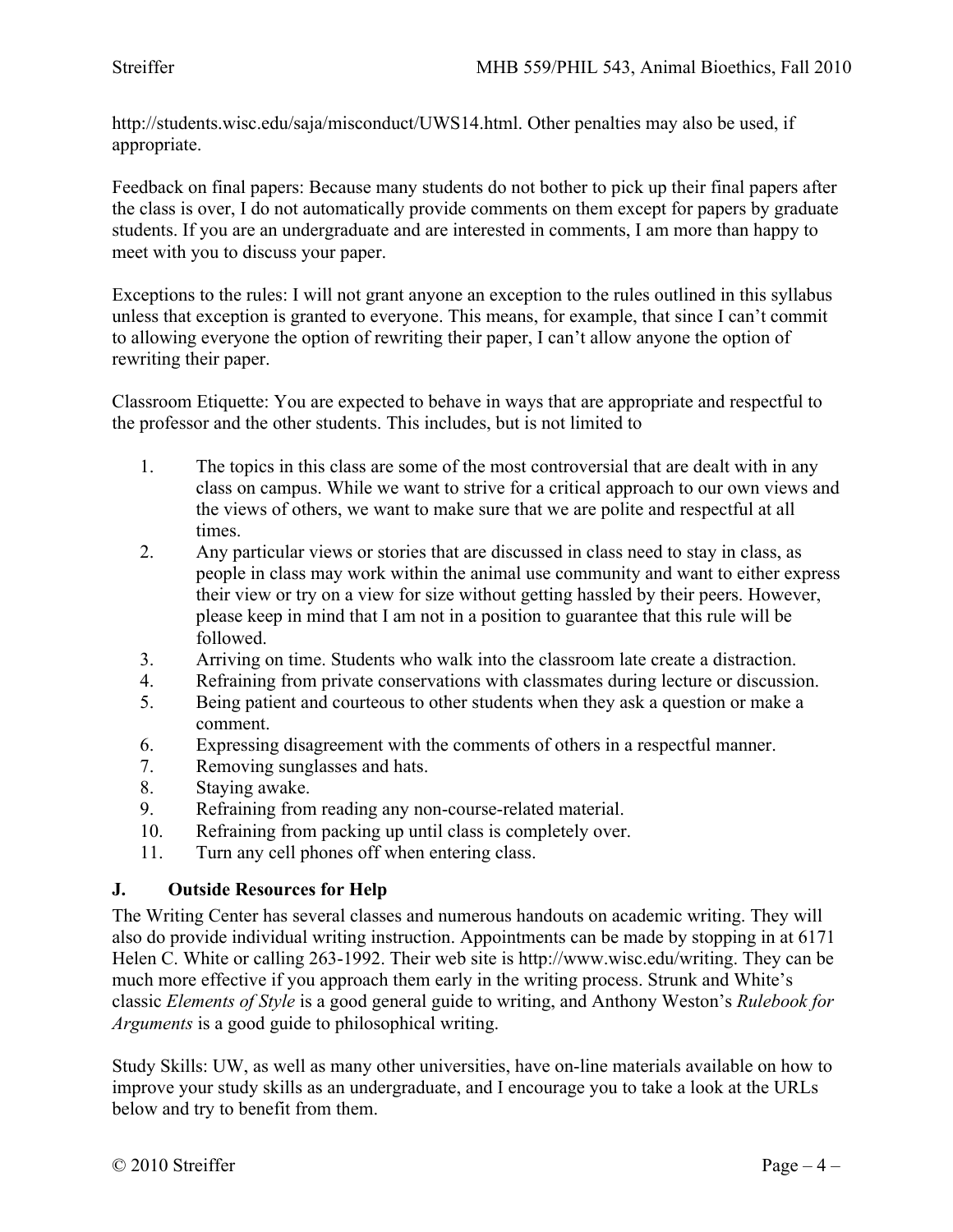http://guts.studentorg.wisc.edu/resources\_ss.htm?page=resources\_ss

Students with disabilities should notify me by the end of the second week of the semester so that appropriate accommodations can be made. Please bring your documentation from the McBurney Center (http://www.mcburney.wisc.edu/).

Jim Pryor has a very helpful page on how to read philosophy papers at

http://www.jimpryor.net/teaching/guidelines/reading.html

# **K. A Note about the state of the literature**

The literature on animal ethics amply represents the views of those who are critical of the ways in which animals are typically used, but it is much more limited with regard to the representation of views that are supportive of the ways in which animals are typically used. In a review article, David DeGrazia makes the following observation:

"Also striking is the fact that there is no well-developed theory explicitly addressing the moral status of animals that supports such current practices as factory farming, animal research, and hunting. No philosopher who has developed his or her views to the point of publishing a book on the subject has vindicated the status quo. Michael A. Fox did write a book calling for only modest reforms in current animal research practices (Fox 1986), but his argumentation was severely criticized. Within a year, he recanted his views and joined those opposing the status quo (Fox 1987). Widely perceived to be a staunch opponent of the animal welfare movement, R. G. Frey is often invited to conferences as the sole opponent of Singer, Regan, and others considered radically proanimal. Yet while Frey vigorously opposes Regan's argumentation for animal rights, his own argumentation suggests he is almost an antivivisectionist (see, e.g., Frey (1987a)). This surprising clustering of the leading theorists on the side of animal welfare changes the meaning of "radical," "moderate," and "conservative" as one moves from society at large—which generally accepts meat eating, for example—to the academic arena of animal ethics."

DeGrazia, "The Moral Status of Animals and Their Use in Research: A Philosophical Review, *Kennedy Institute of Ethics Journal* 1 (1991), pp. 48-70.

There are several possible explanations, not mutually exclusive:

- 1. The fact of clustering lends epistemic support to the idea that the status quo really is indefensible.
- 2. The fact of clustering shows a systematic bias in the antecedent beliefs of people who tend to work on the philosophy of animal ethics.
- 3. The fact of clustering reflects the fact that, to those who typically publish on animal ethics, the moral costs of animal use are more easily observed and documented than the moral benefits of animal use.

This asymmetry in the literature makes it challenging to construct an appropriate syllabus.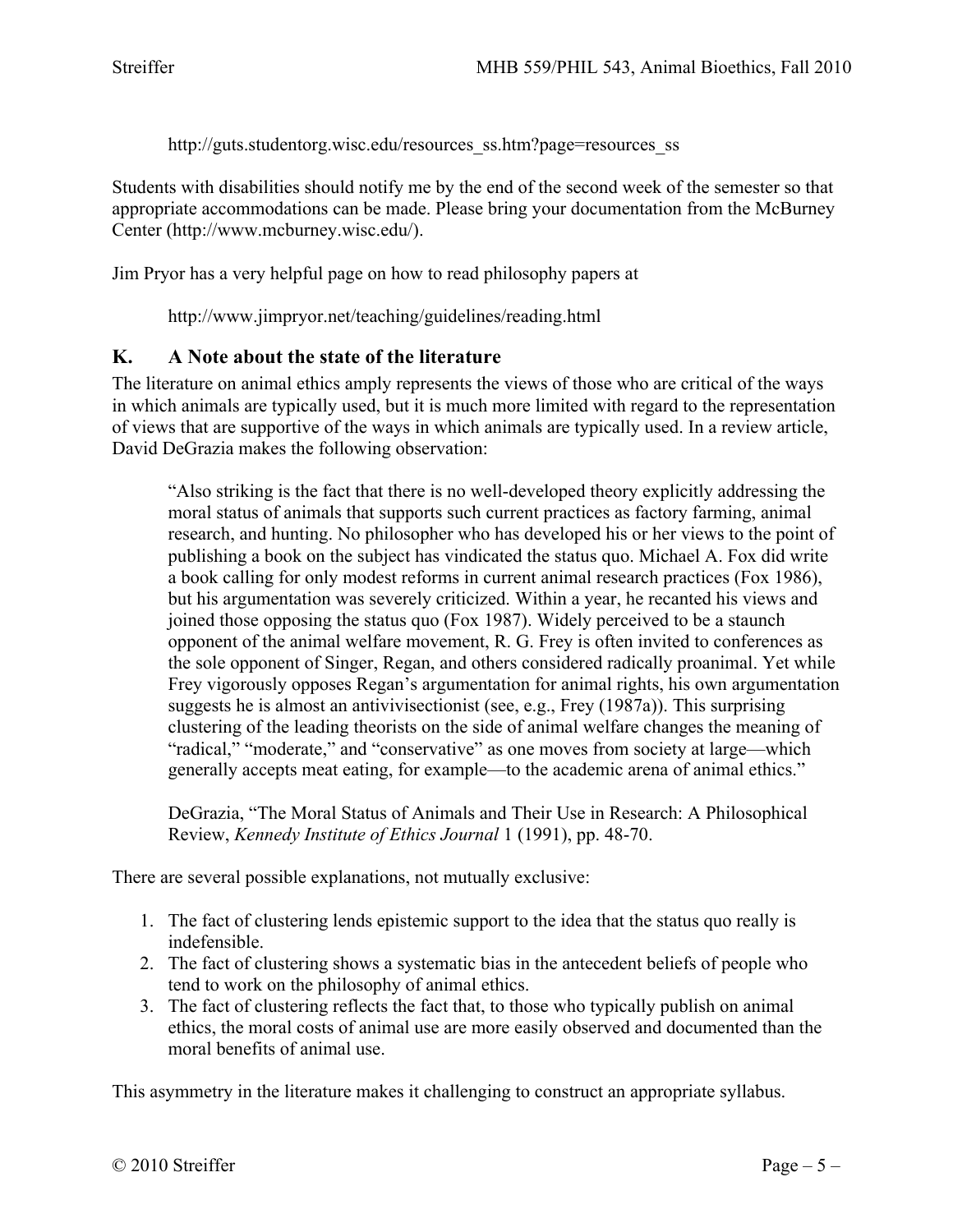### **I. Course Schedule**

- **1. Monday, September 13 Course Introduction, Moral Argumentation, Logic Terminology; Kant on Animals**
- **2. Monday, September 20 Theories of Moral Status (I): Utilitarian Views (Animal Welfare Views)**
	- 1. Peter Singer, *Practical Ethics 2nd ed*., (Cambridge: Cambridge University Press, 1993), pp. 16-26, 55-82, 83-109, 110-135.

# **3. Monday, September 27 Theories of Moral Status (II): Animal Rights Views**

1. Tom Regan, *The Case for Animal* Rights (Berkeley: University of California Press, 1983), Ch 7 "Justice and Equality," pp. 232-265 and Ch 8 "The Rights View," pp. 266- 329.

# **4. Monday, October 4: Theories of Moral Status (III): Indirect Duty Views and Speciesist Views**

- 1. R. G. Frey, "Rights, Interests, Desires and Beliefs," *American Philosophical Quarterly* 16 (July 1979): pp. 233-239.
- 2. Peter Carruthers "Brute Experience," *The Journal of Philosophy* 86 (May 1989): 258- 269.
- 3. Carl Cohen, *The Animal Rights Debate* (Lanham, Maryland: Rowman & Littlefield Publishers, 2001), Ch. 5 "Why Animals Do Not Have Rights," pp.27-40 and Ch. 7 "The Moral Inequality of Species: Why "Speciesism Is Right," pp. 59-60.

# **5. Monday, October 11**

# **Conceptions of Animal Welfare**

- 1. Michael Appleby and Peter Sandøe, "Philosophical Debate on the Nature of Well-Being," *Animal Welfare* 2002 (11): 283-294.
- 2. David DeGrazia, "The Harms of Suffering, Confinement, and Death," in *Animal Rights: A Very Short Introduction* (Oxford: Oxford University Press, 2002): 54-65.
- 3. Marian Stamp Dawkins, "Suffering, Health, and Productivity," and "Suffering and the 'Unnatural' Life" in *Animal Suffering: The Science of Animal Welfare* (London: Chapman and Hall, 1980): 27-54.
- 4. Ian Duncan, "Animal Welfare Defined in Terms of Feelings," *Acta Agriculturae Scandinavica, Section A – Animal Science. Supplementum* 27 (1996): 29-35.
- 5. Donald Broom, "Animal Welfare: Concepts and Measurement," *Journal of Animal Science* 69 (1991): 4167-4175.
- 6. Stanley Curtis, "Performance Indicates Animal State of Being: A Cinderella Axiom?" *The Professional Animal Scientist* 23 (2007): 573-583.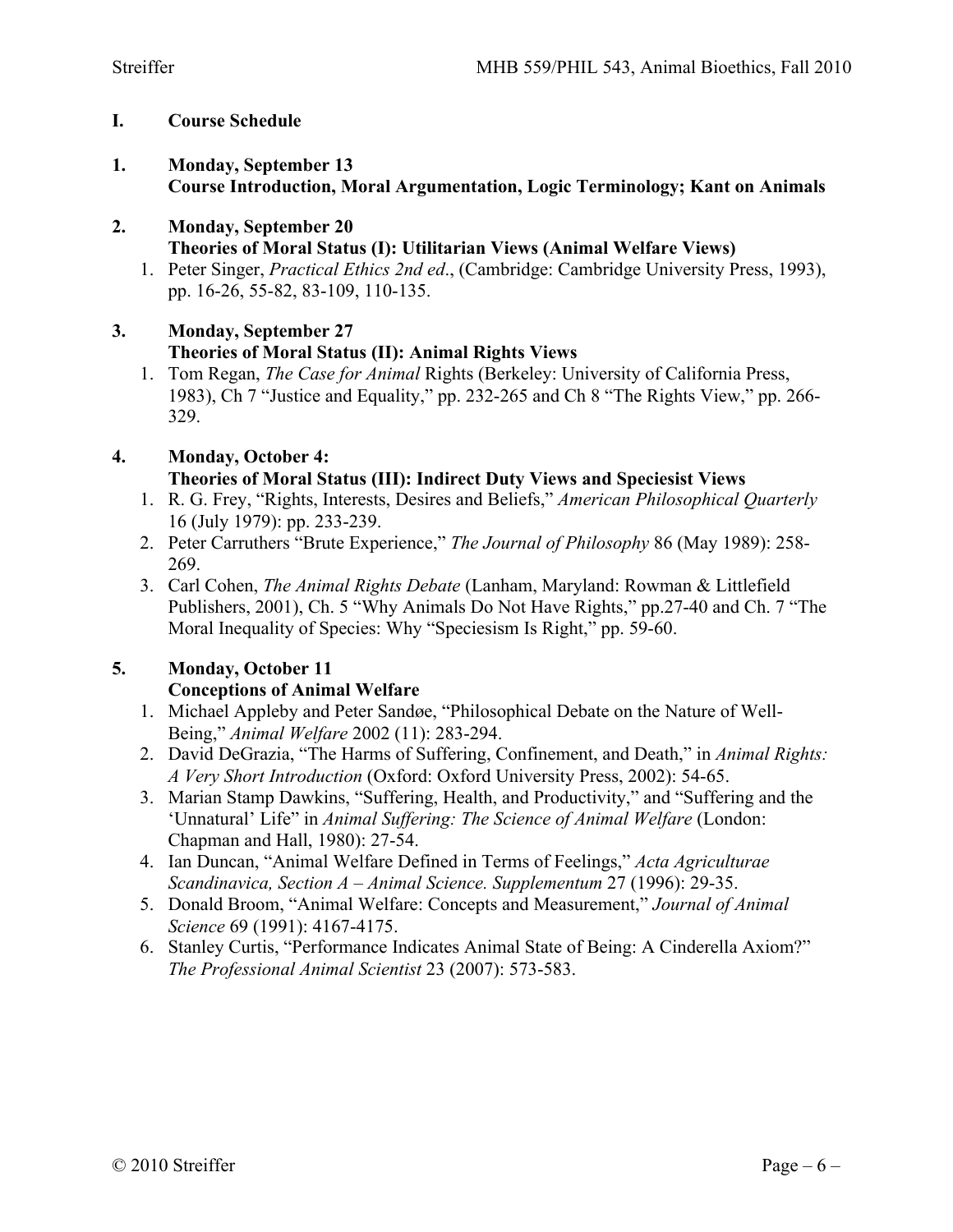#### **Monday, October 18 (Out of town; Tour will be scheduled for another date as a substitute)**

# **6. Monday, October 25**

**Animals' Mental Lives (I): Feelings, Pain, and Desires**

- 1. Jim Grau, "Learning and Memory without a Brain" in eds. M. Bekoff, C. Allen, and G. Burghardt *The Cognitive Animal: Empirical and Theoretical Approaches on Animal Cognition* (Cambridge: MIT Press, 2002): pp. 77-87.
- 2. Gary Varner, "Localizing Desire," in *In Nature's Interests? Interests, Animal Rights, and Environmental Ethics* (New York: Oxford University Press, 1998): 26-54.
- 3. Collin Allen, "Animal Pain," *Noûs* 38:4 (2004): 617-643.
- 4. David DeGrazia, "Feelings," in *Taking Animals Seriously: Mental Life and Moral Status* (Cambridge: Cambridge University Press, 1996): 97-128.
- 5. David DeGrazia, "Desires and Beliefs," in *Taking Animals Seriously: Mental Life and Moral Status* (Cambridge: Cambridge University Press, 1996): 129-165.

# **7. Monday, November 1**

### **Animals' Mental Lives (II): Altruism, Empathy, Theory of Mind, Memory and Planning**

- 1. Tatyana Humle and Dorothy Fragaszy, "Ch. 43 Tool Use and Cognition in Primates," in C. Campbell, A. Fuentes, K. MacKinnon, S. Bearder, and R. Stumpf, eds. *Primates in Perspective* (Oxford: Oxford University Press, 2010), pp. 637-651.
- 2. David Premack and Guy Woodruff, "Does the Chimpanzee Have a Theory of Mind?" *Behavioral and Brain sciences* 4 (1978): 515-526.
- 3. Jules Masserman, Stanley Wechkin, and William Terris, "Altruistic Behavior in Rhesus Monkeys," *The American Journal of Psychiatry* 121 (Dec. 1964): 584-585.
- 4. Joan Silk, Sarah Brosnan, Jennifer Vonk, Joseph Henrich, Daniel Povinelli, Amanda Richardson, Susan Lamberth, Jenny Mascaro, and Steven Schapiro, "Chimpanzees Are Indifferent to the Welfare of Unrelated Group Members," *Nature* 437 (October 2005): 1357-1359.
- 5. Felix Warneken, Brian Hare, Alicia Melis, Daniel Hanus, Michael Tomasello, "Spontaneous Altruism by Chimpanzees and Young Children," *PLoS BIOLOGY* 5(July 2007): 1414-1420.
- 6. Dale Langford, Sara Crager, Zarrar Shehzad, Shad Smith, Susana Sotocinal, Jeremy Levenstadt, Mona Lisa Chanda, Daniel Levitin, and Jeffrey Mogil, "Social Modulation of Pain as Evidence for Empathy in Mice," *Science* 312 (30 June 2006): 1967-1970.
- 7. Greg Miller, "Signs of Empathy Seen in Mice" *Science* 312 (30 June 2006): 1860—1861.
- 8. N. J. Emery and N. S. Clayton, "Effects of Experience and Social Context on Prospective Caching Strategies by Scrub Jays," *Nature* 414 (22 November 2001): 443-446.
- 9. C. R. Raby, D. M. Alex, A. Dickinson, and N. S. Clayton, "Planning for the Future by Western Scrub-jays," *Nature* 445 (22 February 2007): 919-921.

#### **8. Monday, November 8 Agricultural Uses of Animals (I): Animal Welfare Issues in Agriculture**

- 1. United Soybean, "Animal Ag Myths," http://www.animalag.org/myths.aspx.
- 2. David Fraser, Joy Mench, and Suzanne Millman, "Farm Animals and Their Welfare in 2000," in *The State of the Animals: 2001*, ed. D. Salem and A. Rowan (Gaithersburg: Humane Society Press, 2000): 87-99.